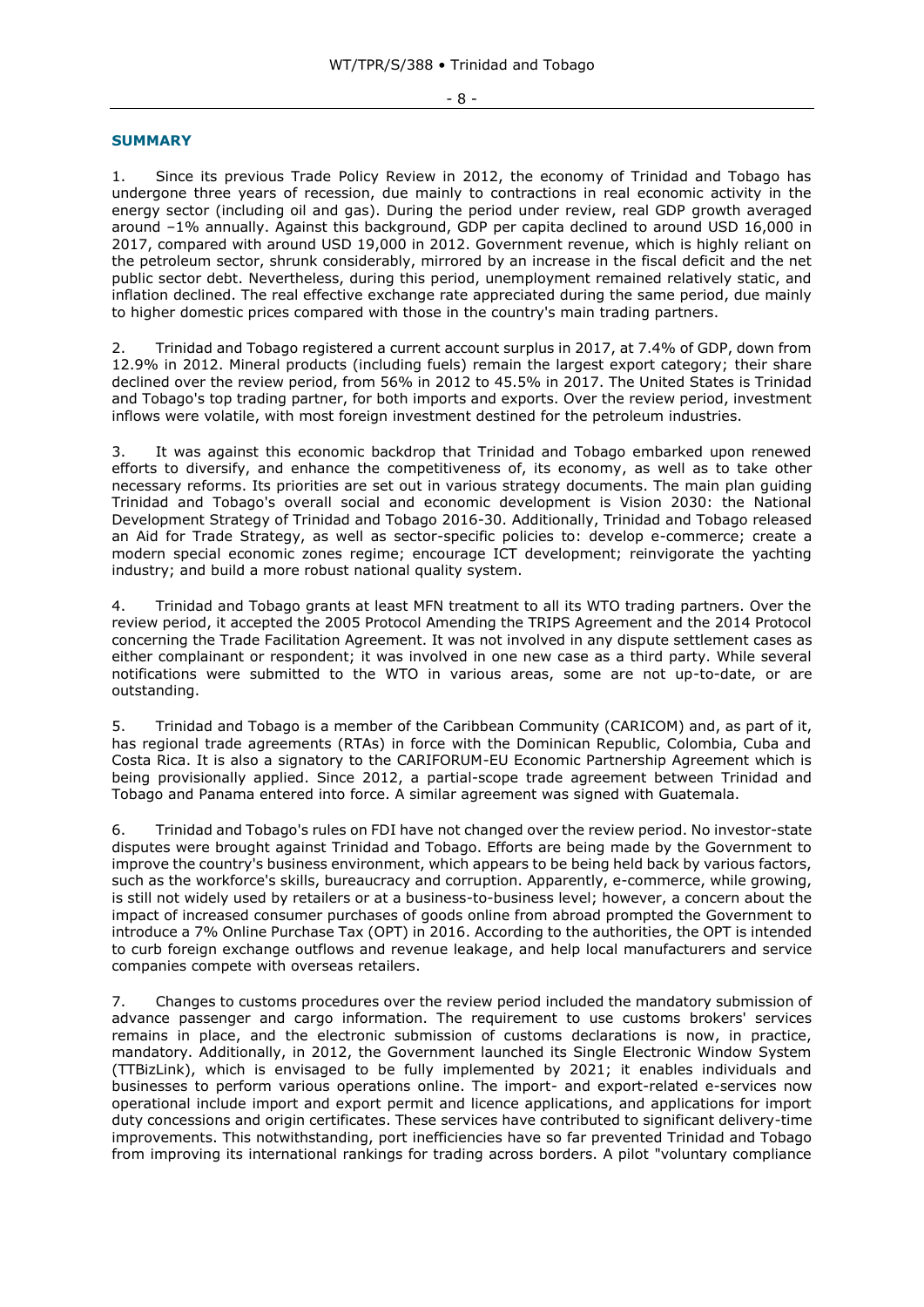programme" was launched, which allows participants to print out their own cargo release orders. Around 30-35% of imports are physically inspected.

8. Trinidad and Tobago applies the CARICOM Common External Tariff (CET), with certain exceptions. The simple average applied MFN tariff in 2018 was 9.1%, which is considerably lower than the simple average bound tariff of 57%. The applied MFN rate exceeded the corresponding bound rate on 59 tariff lines in 2018, up from 50 in 2011; this increase is due to a change in the HS nomenclature. The authorities indicated that the broken bindings issue is being considered in the context of a CARICOM review of the CET and rules of origin. As per WTO sectoral definitions, average applied tariffs on agricultural products (17.9%) are higher than those on non-agricultural products (7.3%). During the review period, Trinidad and Tobago used flexibilities under the CET to make tariff adjustments. In 2013, it introduced new import surcharges on nine poultry products, in addition to those already in place. Over the review period, new taxes introduced on imports included the OPT and an environmental tax on tyre imports, introduced in December 2017.

9. A new anti-dumping investigation was launched in 2014 into the alleged dumping of aluminium extrusions originating from China; this resulted in the imposition of final duties in February 2016. No other investigations were initiated, no anti-dumping measures were being applied to any other products, and no countervailing duty investigations were taken during the review period. Trinidad and Tobago continues to have no safeguard legislation.

10. Trinidad and Tobago does not levy export taxes on any goods. There has been a considerable reduction in the cost and time taken to export, since the previous Review. The country continues to operate free-trade zones, with a view to generating employment, attracting investment, and accessing overseas markets. However, due to the poor performance of the zones and other shortcomings, consideration is being given to establishing a new special economic zones regime. The Government is the sole provider of export credit insurance through EXIMBANK. A new export facilitation agency (ExporTT) was set up in 2013 to provide services to exporters in the non-energy sector.

11. Trinidad and Tobago has an excise tax, which applies to domestically-produced goods only. New developments in the taxation area include: the reduction of VAT from 15% to 12.5%; the application of new import surcharges to nine poultry tariff headings in 2013; the establishment of a uniform royalty rate of 12.5%, applicable to oil, gas and condensates; the standardization of corporate tax to 30% for all companies (apart from commercial banks, which are subject to a rate of 35%); and the introduction of a 7% OPT and an environmental tax on tyre imports. The Government provides a myriad of incentives to businesses based in the country. In the 2018 Budget Statement, the Minister of Finance proposed to re-establish certain export allowances to manufacturers; this has not been implemented in practice. In 2018, the EXIMBANK launched the Forex Facility, with an initial capitalization of USD 100 million, to secure foreign exchange for exporters of manufactures.

12. There were no changes to Trinidad and Tobago's procedures for standard-setting; details of all voluntary standards and technical regulations are available online, and notifications to the WTO are up-to-date. During the review period, no specific trade concerns were raised in the WTO TBT Committee regarding Trinidad and Tobago's measures. A National Quality Policy and its implementation plan were issued in 2018 to help businesses better exploit commercial opportunities.

13. There were no changes to the laws governing Trinidad and Tobago's SPS regime, although legislative reforms, drawn upon CARICOM model laws, are being considered. No specific trade concerns were raised in the WTO SPS Committee over the review period, and no WTO notifications were made. The authorities stated that Trinidad and Tobago's SPS measures are based on international standards. A National Biosafety Policy was issued in 2014, the objective of which is to develop an appropriate and transparent administrative, regulatory and legislative framework to govern the development and use of modern biotechnology products, including living modified organisms and their intended use in food, feed and processing.

14. A Fair Trading Commission was established in 2014 to monitor and enforce provisions of the Fair Trading Act; the Commission has not yet been able to receive or investigate complaints, as the relevant provisions of the Act have not yet been proclaimed. A National Consumer Policy 2018-23 was approved by the Cabinet in 2018, and the Government is preparing a consumer protection bill.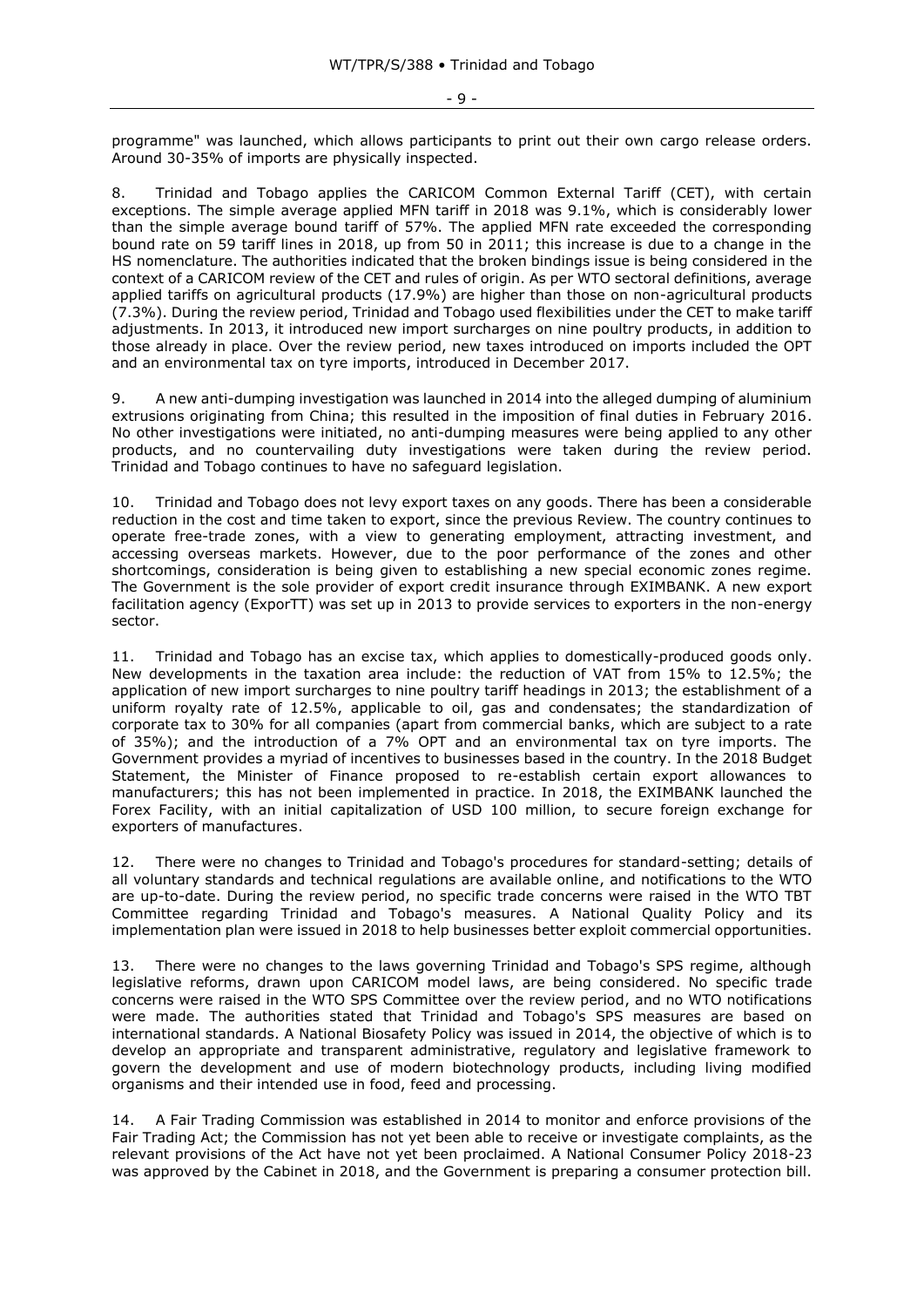- 10 -

Price controls remain in place for petroleum, the transmission and distribution of electricity, water and waste water rates, and public transport fares, while minimum guaranteed prices apply to rice and milk.

15. Trinidad and Tobago notified to the WTO in 2010 that the Cocoa and Coffee Industry Board (CCIB) was a state trading enterprise, which facilitated the purchase of cocoa from farmers and the sale thereof. In 2014, a new company replaced the CCIB, and the state trading arrangement under the CCIB was discontinued. It would appear that, after the restructuring of Petrotrin, a new entity – Paria Fuel – will be responsible for the importation of fuel. The State continues to maintain a significant economic presence, through fully or partially state-owned enterprises (SOEs), in the areas of energy, agriculture, manufacturing, and services. Many SOEs receive significant subsidies from the Government. The Government has been exploring PPP projects to revitalize the loss-making SOEs.

16. Trinidad and Tobago is neither a party to, nor an observer of, the Plurilateral Agreement on Government Procurement. Open tenders are advertised both locally and internationally; they are open to anyone, irrespective of nationality. Preferences are provided to SMEs. The public procurement system is undergoing a major overhaul, as a new Act is to repeal and replace the existing legislation.

17. There were no significant changes to Trinidad and Tobago's intellectual property rights (IPR) protection system since its previous Review. The only legislative change was the promulgation of the Trade Marks Act, 2015, which contains, *inter alia*, provisions on non-traditional marks. Compulsory licences are allowed under the Patents Act and the New Plant Varieties Act; there have been no applications of compulsory licences since the previous Review. Parallel imports are allowed under patent and trademark legislation, but not under copyright legislation. The first geographical indication was filed in 2017, concerning cocoa and cocoa products. IPR enforcement is the responsibility of the police and the Customs and Excise Division. The Intellectual Property Office (IPO) develops and administers IPR policy. It launched a public awareness and education campaign, Building Respect for IP, to reduce the demand for pirated and counterfeit products. It also organized IP Clinics to inform entrepreneurs and innovators of the various IP aspects of their businesses, as well as the next steps needed to acquire those rights and leverage them for improved competitiveness.

18. Agriculture constituted only 0.5% of GDP in 2017, but was an important component of trade, accounting for 10% of total merchandise exports and 13% of total merchandise imports in the same year. Government support includes minimum guaranteed prices, investment incentives and input subsidies, and low-interest loans. Trinidad and Tobago is a net fish importer: the fisheries sector is mainly artisanal. Dominated by marine fisheries, the fisheries sector accounted for a very tiny share of GDP and employment. At the border, the simple average MFN tariff rate on fish and fishery products (29.6% in 2018) is not only higher than that on non-agricultural tariff lines (7.3%), but is also higher than that on agricultural tariff lines (17.9%).

19. Manufacturing, comprising mainly petroleum and chemical production and food, beverages and tobacco production, accounted for less than one fifth of GDP. More incentives are being provided to the sector, in particular the Forex Facility, established to enable exporters of manufactured goods to obtain foreign exchange.

20. The oil and natural gas sector is the main pillar of Trinidad and Tobago's economy, but it suffered a dramatic decline over the review period, due to falling energy prices. Mining and quarrying accounted for 21.6% of GDP in 2012 and this fell to 9.7% in 2016, recovering slightly thereafter. In response to the crisis and other key challenges, particularly falling production, domestic supply shortages and external trends, government measures have included fiscal reforms and asset sales. The state-owned company Petrotrin was restructured, and its refining arm is being shut down. Renewed efforts are being made to enhance local content, participation and ownership in the energy sector. The State continues to have a full or partial equity stake in various energy companies. Electricity prices are regulated, and a petroleum subsidy remains in place to ensure low and stable consumer prices.

21. The services sector accounted for nearly 60% of GDP in 2017, up from 46% in 2010. In terms of export value, the main services subsectors are travel, transport, insurance and technical